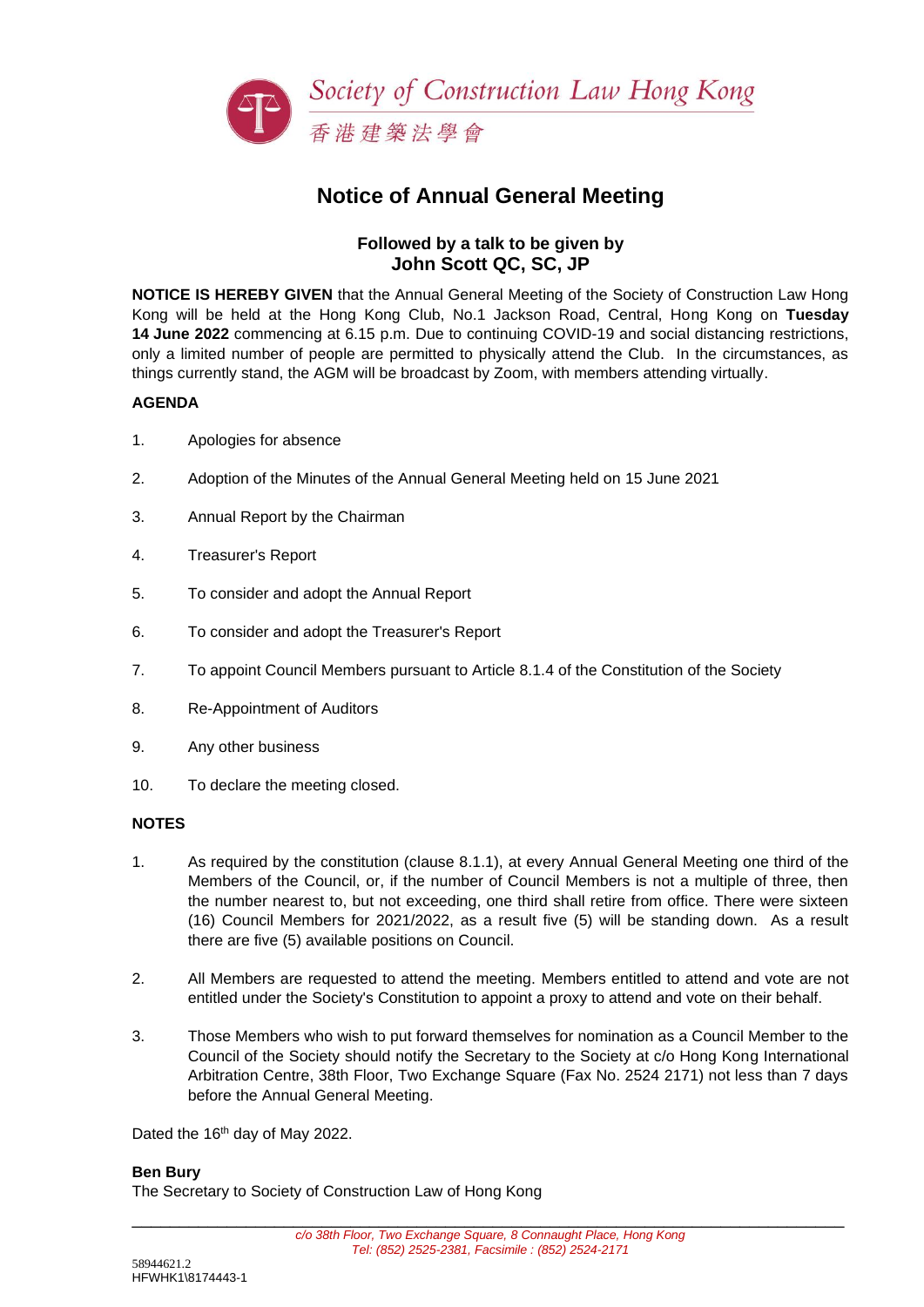

To : Society of Construction Law Hong Kong c/o Hong Kong International Arbitration Centre 38th Floor, Two Exchange Square 1 Connaught Place **Central** Hong Kong

#### Dear Sirs

Kindly note that I wish to put forward myself as a candidate to be elected to the Council of the Society at the Annual General Meeting on Tuesday 14 June 2022.

Yours truly

| Date: |  |  |
|-------|--|--|
|       |  |  |

Name : \_

|  | Membership No. of Seconder: |  |
|--|-----------------------------|--|
|  |                             |  |

| Signature of Seconder: |  |
|------------------------|--|
|                        |  |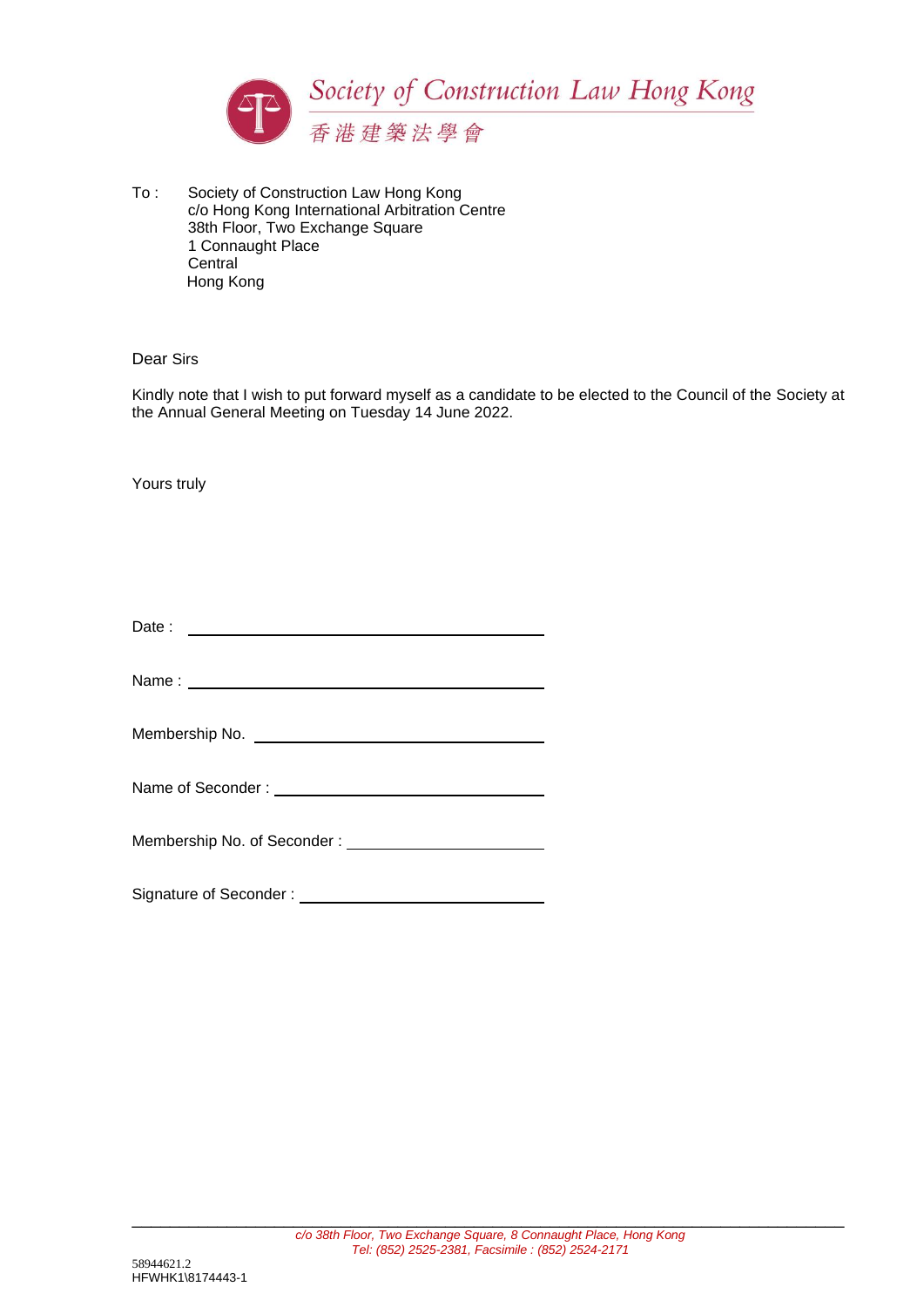

## **Talk after the AGM**

### **Notice requirements under private and public form contracts: the case of**  *Maeda Corporation and Another v Bauer Hong Kong Ltd* **and the implications for loss and expense claims**

### **John Scott QC, SC JP**

**Tuesday 14 June 2022**

Our council member, Thomas Lee, on behalf of the Society of Construction Law Hong Kong, cordially invites you to an evening talk to be held on Tuesday 15 June 2021 following the **SCLHK AGM**.

The SCLHK AGM and the talk will be held at the Hong Kong Club. However, due to continuing COVID-19 and social distancing restrictions, only a limited number of people are permitted to physically attend the Club. In the circumstances, as things currently stand, the AGM and the talk will be broadcast by Zoom, with members attending virtually.

**John Scott, OC, SC, JP** will discuss notice requirements under private and public form contracts and consider the implications for loss and expense claims following the Court of Appeal's judgment in *Maeda Corporation and Another v. Bauer Hong Kong Ltd* [2020] HKCA 830 and.

*About the speaker:*

Formerly Head of Des Voeux Chambers, Mr. Scott is an accomplished trial advocate with over 30 years' experience in a wide range of commercial disputes. He has earned a reputation for being a "smooth yet forceful advocate who knows how to cut to the chase". He has a long-standing track record in complex company, commercial, construction and arbitration cases and is active as both a litigator and an international arbitrator.

Mr. Scott is a Master of the Bench of the Middle Temple, and frequently sits as an arbitrator in Hong Kong, Singapore and elsewhere in the region. He has been appointed as arbitrator in substantial construction and infrastructure projects, and has sat as an ICC, SIAC and HKIAC appointed arbitrator in numerous disputes over the last 20 years. He recently co-authored the latest version of Halsbury's Laws Vol 25 on Arbitration (Cap. 609). Mr. Scott SC, JP also co-authored the 2020 Re-issue of Halsbury's Laws of Hong Kong on Arbitration Vol. 2.

Venue: By Zoom for members

Date / Time: Tuesday 14 June 2022; AGM commences at **6:15pm sharp**

Cost: No charge

Please register on our new online registration system at [https://www.scl.hk/meetings.php.](https://www.scl.hk/meetings.php) Alternatively, please return the registration application slip below to Membership Administration, Society of Construction Law Hong Kong, 38/F, Two Exchange Square, Central, Hong Kong. You will need to register in order to receive the Zoom link and log in details. For enquiries please contact Mr Kevin Chow on +852 2525 2381, fax +852 2524 2171.

#### **REGISTRATION [HERE](https://www.scl.hk/meetings.php) OR OVERLEAF**